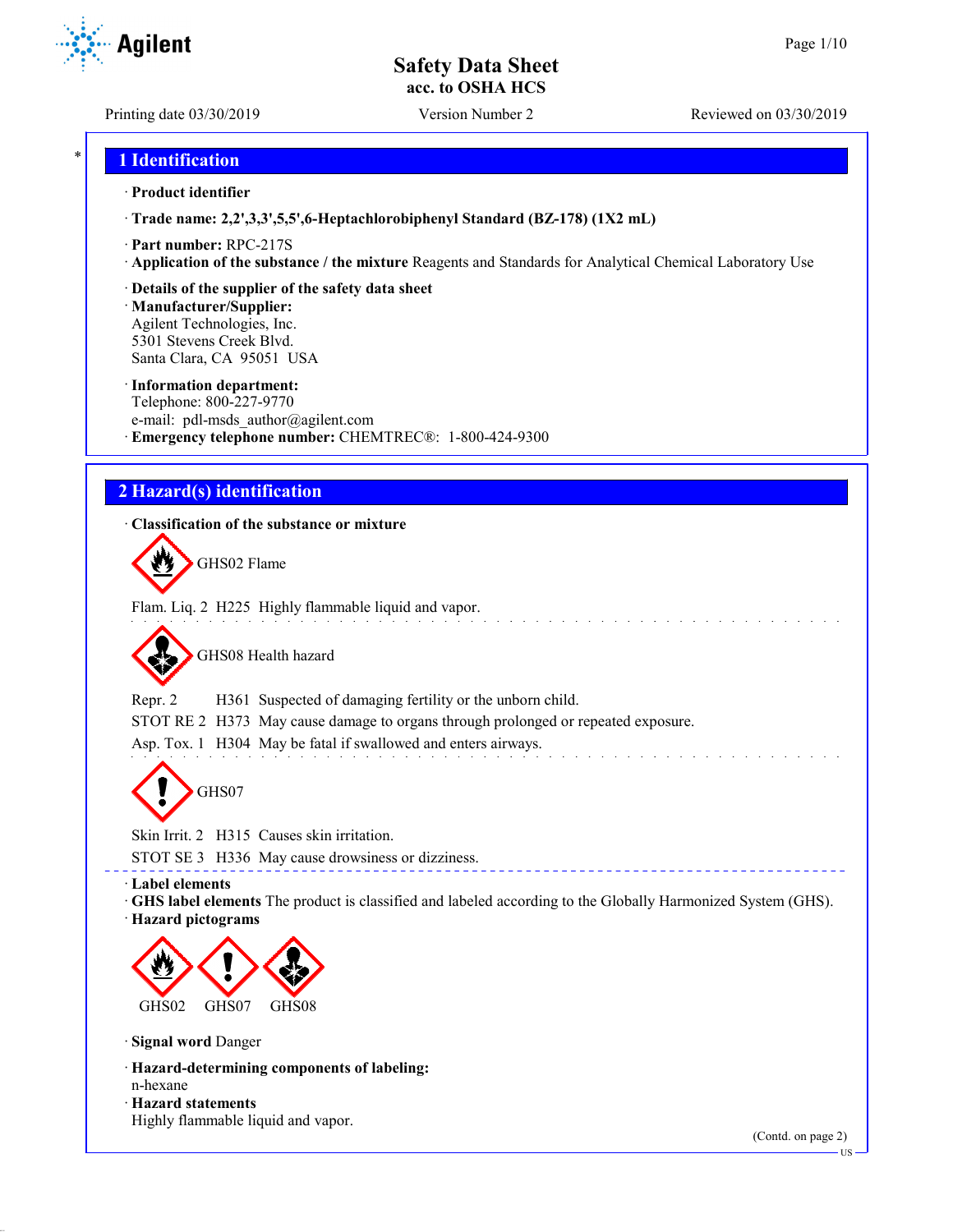Printing date 03/30/2019 Version Number 2 Reviewed on 03/30/2019

### **Trade name: 2,2',3,3',5,5',6-Heptachlorobiphenyl Standard (BZ-178) (1X2 mL)**

(Contd. of page 1) Causes skin irritation. Suspected of damaging fertility or the unborn child. May cause drowsiness or dizziness. May cause damage to organs through prolonged or repeated exposure. May be fatal if swallowed and enters airways. · **Precautionary statements** Obtain special instructions before use. Do not handle until all safety precautions have been read and understood. Keep away from heat/sparks/open flames/hot surfaces. - No smoking. Ground/bond container and receiving equipment. Use explosion-proof electrical/ventilating/lighting/equipment. Use only non-sparking tools. Take precautionary measures against static discharge. Do not breathe dust/fume/gas/mist/vapors/spray. Wash thoroughly after handling. Use only outdoors or in a well-ventilated area. Wear protective gloves/protective clothing/eye protection/face protection. If swallowed: Immediately call a poison center/doctor. Specific treatment (see on this label). Do NOT induce vomiting. If on skin (or hair): Take off immediately all contaminated clothing. Rinse skin with water/shower. IF INHALED: Remove person to fresh air and keep comfortable for breathing. IF exposed or concerned: Get medical advice/attention. Call a poison center/doctor if you feel unwell. Get medical advice/attention if you feel unwell. Take off contaminated clothing and wash it before reuse. If skin irritation occurs: Get medical advice/attention. In case of fire: Use for extinction: CO2, powder or water spray. Store in a well-ventilated place. Keep container tightly closed. Store in a well-ventilated place. Keep cool. Store locked up. Dispose of contents/container in accordance with local/regional/national/international regulations. · **Classification system:** · **NFPA ratings (scale 0 - 4)** 1 3  $\overline{0}$  $Health = 1$ Fire  $= 3$ Reactivity  $= 0$ · **HMIS-ratings (scale 0 - 4)** HEALTH FIRE REACTIVITY  $\boxed{0}$  Reactivity = 0  $\frac{1}{\Box}$  Health = 1  $3$  Fire = 3 · **Other hazards** · **Results of PBT and vPvB assessment** · **PBT:** Not applicable. · **vPvB:** Not applicable. US (Contd. on page 3)

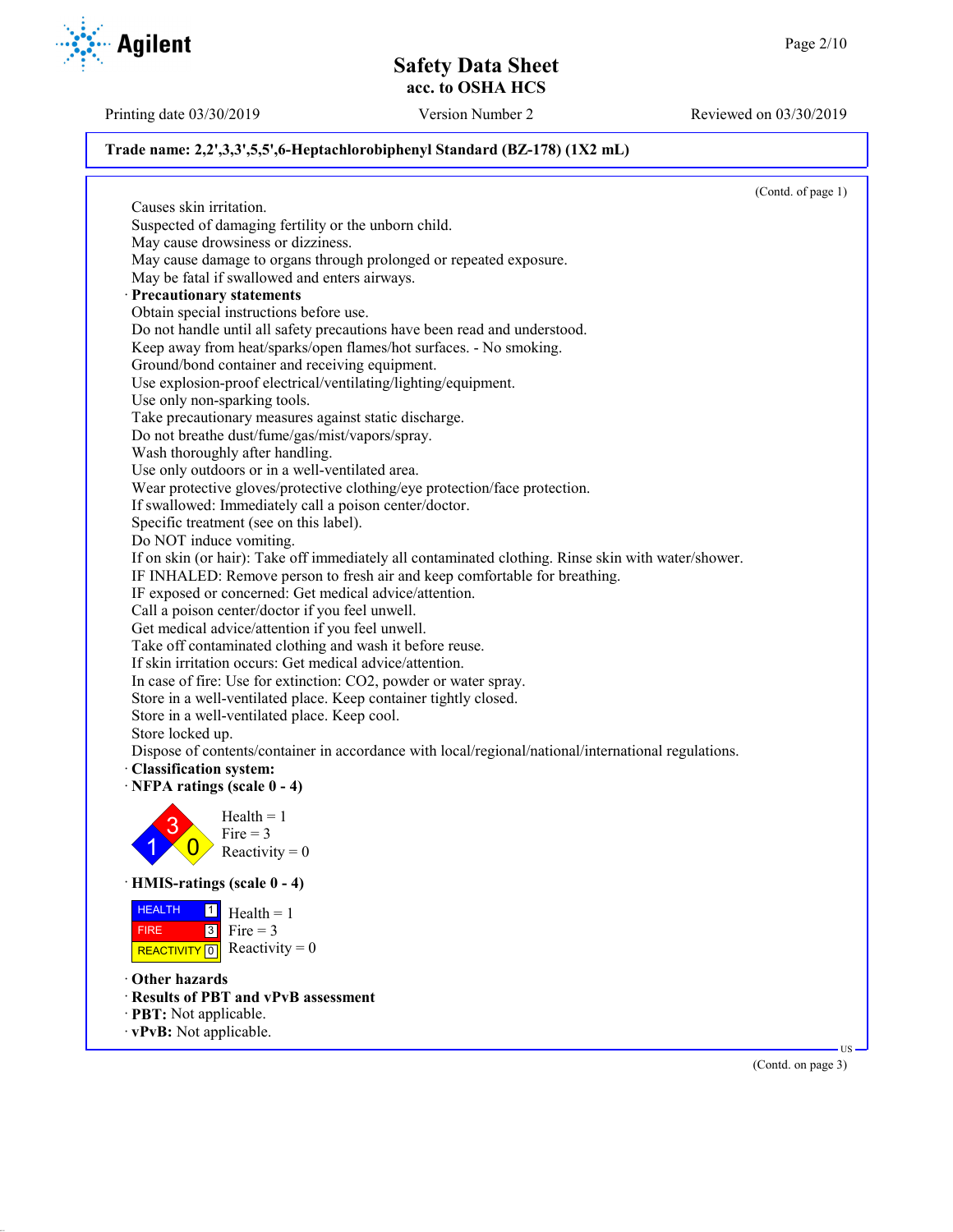Printing date 03/30/2019 Version Number 2 Reviewed on 03/30/2019

#### **Trade name: 2,2',3,3',5,5',6-Heptachlorobiphenyl Standard (BZ-178) (1X2 mL)**

(Contd. of page 2)

## **3 Composition/information on ingredients**

· **Chemical characterization: Mixtures**

· **Description:** Mixture of the substances listed below with nonhazardous additions.

· **Dangerous components:**

110-54-3 n-hexane 99.985%

## **4 First-aid measures**

#### · **Description of first aid measures**

· **General information:**

Immediately remove any clothing soiled by the product.

Symptoms of poisoning may even occur after several hours; therefore medical observation for at least 48 hours after the accident.

- · **After inhalation:** In case of unconsciousness place patient stably in side position for transportation.
- · **After skin contact:** Immediately wash with water and soap and rinse thoroughly.
- · **After eye contact:** Rinse opened eye for several minutes under running water.
- · **After swallowing:** If symptoms persist consult doctor.
- · **Information for doctor:**
- · **Most important symptoms and effects, both acute and delayed** No further relevant information available.
- · **Indication of any immediate medical attention and special treatment needed**
- No further relevant information available.

## **5 Fire-fighting measures**

- · **Extinguishing media**
- · **Suitable extinguishing agents:**
- CO2, extinguishing powder or water spray. Fight larger fires with water spray or alcohol resistant foam.
- · **For safety reasons unsuitable extinguishing agents:** Water with full jet
- · **Special hazards arising from the substance or mixture**
- During heating or in case of fire poisonous gases are produced.
- · **Advice for firefighters**
- · **Protective equipment:** Mouth respiratory protective device.

# **6 Accidental release measures**

- · **Personal precautions, protective equipment and emergency procedures** Mount respiratory protective device. Wear protective equipment. Keep unprotected persons away. · **Environmental precautions:** Do not allow to enter sewers/ surface or ground water. · **Methods and material for containment and cleaning up:** Absorb with liquid-binding material (sand, diatomite, acid binders, universal binders, sawdust). Dispose contaminated material as waste according to item 13. Ensure adequate ventilation. **Reference to other sections** See Section 7 for information on safe handling.
- See Section 8 for information on personal protection equipment.
- See Section 13 for disposal information.

(Contd. on page 4)



US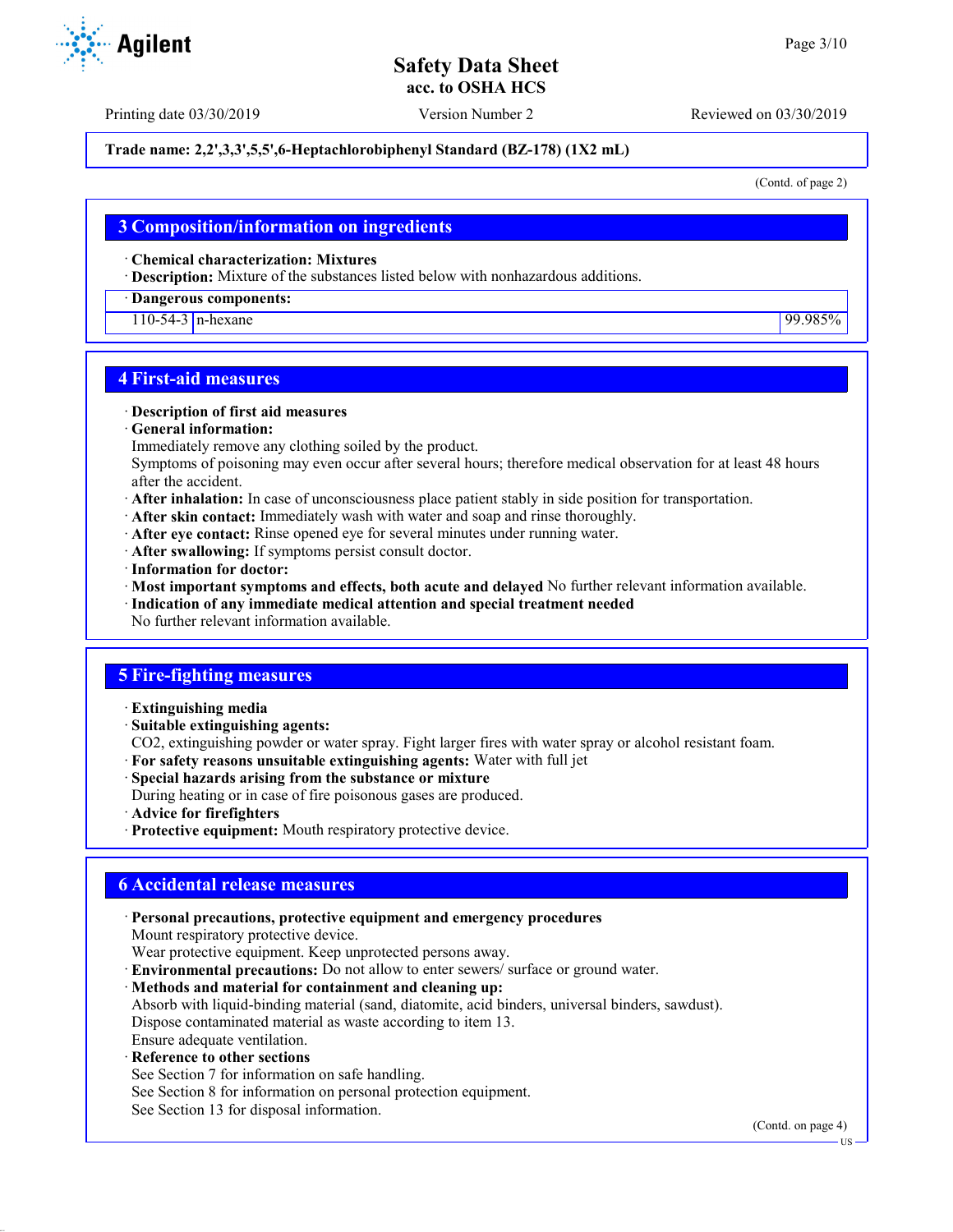Printing date 03/30/2019 Version Number 2 Reviewed on 03/30/2019

**Trade name: 2,2',3,3',5,5',6-Heptachlorobiphenyl Standard (BZ-178) (1X2 mL)**

(Contd. of page 3)

## · **Protective Action Criteria for Chemicals**

· **PAC-1:**

110-54-3 n-hexane 260 ppm

· **PAC-2:** 110-54-3 n-hexane 2900\* ppm

· **PAC-3:**

110-54-3 n-hexane 8600<sup>\*\*</sup> ppm

# **7 Handling and storage**

#### · **Handling:**

- · **Precautions for safe handling**
- Ensure good ventilation/exhaustion at the workplace.

Open and handle receptacle with care.

Prevent formation of aerosols.

· **Information about protection against explosions and fires:** Keep ignition sources away - Do not smoke. Protect against electrostatic charges. Keep respiratory protective device available.

- · **Conditions for safe storage, including any incompatibilities**
- · **Storage:**
- · **Requirements to be met by storerooms and receptacles:** Store in a cool location.
- · **Information about storage in one common storage facility:** Not required.
- · **Further information about storage conditions:**

Keep receptacle tightly sealed.

Store in cool, dry conditions in well sealed receptacles.

· **Specific end use(s)** No further relevant information available.

## \* **8 Exposure controls/personal protection**

· **Additional information about design of technical systems:** No further data; see item 7.

#### · **Control parameters**

· **Components with limit values that require monitoring at the workplace:**

#### **110-54-3 n-hexane**

PEL Long-term value: 1800 mg/m<sup>3</sup>, 500 ppm

- REL Long-term value:  $180 \text{ mg/m}^3$ , 50 ppm
- TLV Long-term value:  $176 \text{ mg/m}^3$ , 50 ppm Skin; BEI

### · **Ingredients with biological limit values:**

#### **110-54-3 n-hexane**

#### $BEI$  0.4 mg/L

Medium: urine

Time: end of shift at end of workweek

Parameter: 2.5-Hexanedione without hydrolysis

· **Additional information:** The lists that were valid during the creation were used as basis.

(Contd. on page 5)



US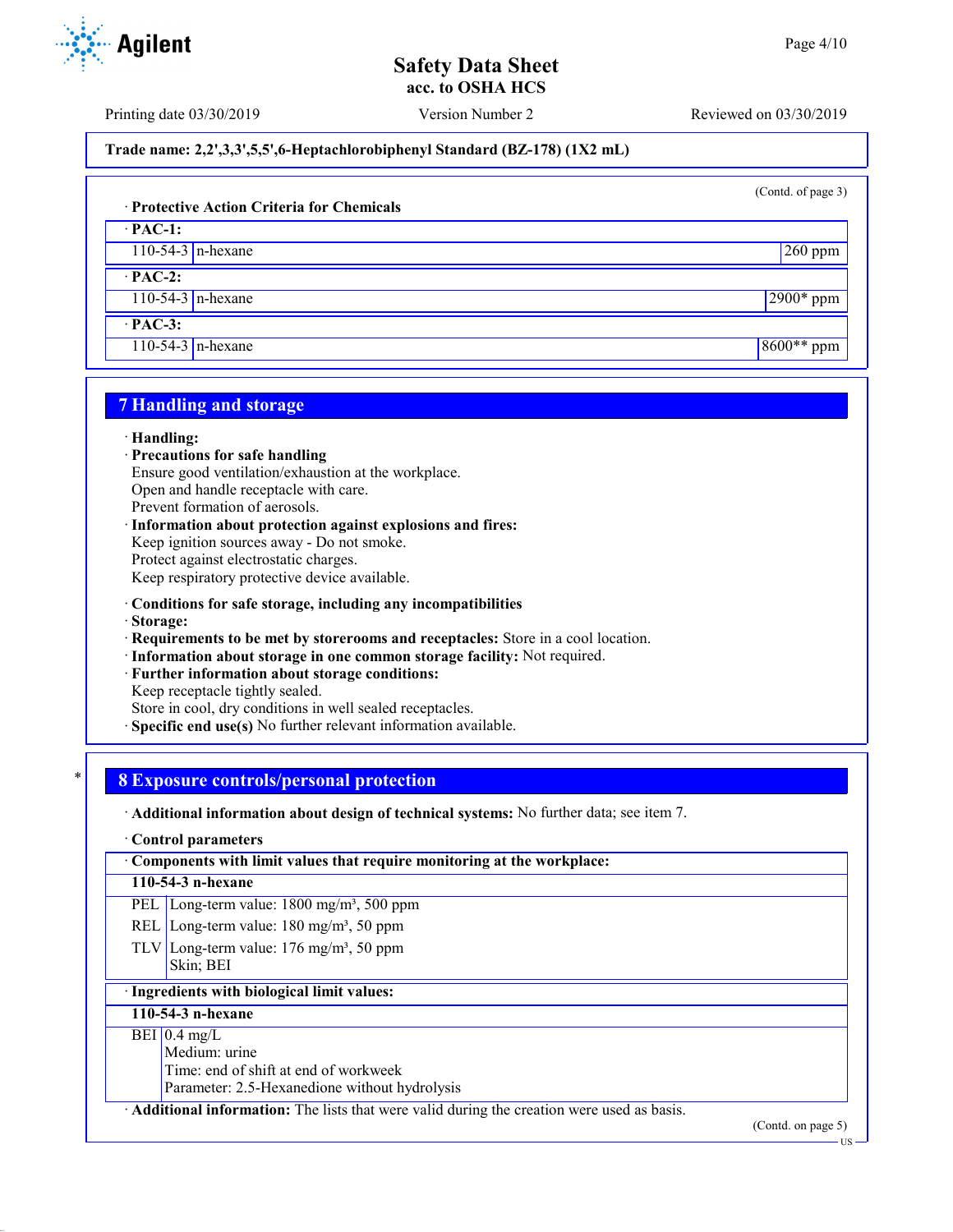Printing date 03/30/2019 Version Number 2 Reviewed on 03/30/2019

#### **Trade name: 2,2',3,3',5,5',6-Heptachlorobiphenyl Standard (BZ-178) (1X2 mL)**

(Contd. of page 4)

· **Exposure controls** · **Personal protective equipment:** · **General protective and hygienic measures:** Keep away from foodstuffs, beverages and feed. Immediately remove all soiled and contaminated clothing. Wash hands before breaks and at the end of work. Store protective clothing separately. Avoid contact with the skin. Avoid contact with the eyes and skin. · **Breathing equipment:** When used as intended with Agilent instruments, the use of the product under normal laboratory conditions and with standard practices does not result in significant airborne exposures and therefore respiratory protection is not needed. Under an emergency condition where a respirator is deemed necessary, use a NIOSH or equivalent approved device/equipment with appropriate organic or acid gas cartridge. · **Protection of hands:** Although not recommended for constant contact with the chemicals or for clean-up, nitrile gloves 11-13 mil thickness are recommended for normal use. The breakthrough time is 1 hr. For cleaning a spill where there is direct contact of the chemical, butyl rubber gloves are recommended 12-15 mil thickness with breakthrough times exceeding 4 hrs. Supplier recommendations should be followed. · **Material of gloves** For normal use: nitrile rubber, 11-13 mil thickness For direct contact with the chemical: butyl rubber, 12-15 mil thickness · **Penetration time of glove material** For normal use: nitrile rubber: 1 hour For direct contact with the chemical: butyl rubber: >4 hours Eye protection: Tightly sealed goggles **9 Physical and chemical properties** · **Information on basic physical and chemical properties** · **General Information** · **Appearance:** Form: Fluid **Color:** Colorless · **Odor:** Characteristic Characteristic Characteristic Characteristic Characteristic Characteristic Characteristic Characteristic Characteristic Characteristic Characteristic Characteristic Characteristic Characteristic Ch **· Odor threshold:** · **pH-value:** Not determined. · **Change in condition Melting point/Melting range:**  $-95 \degree C (-139 \degree F)$ **Boiling point/Boiling range:** 69 °C (156.2 °F)  $\cdot$  **Flash point:**  $-22 \degree C (-7.6 \degree F)$ **Flammability (solid, gaseous):** Not applicable. (Contd. on page 6) US

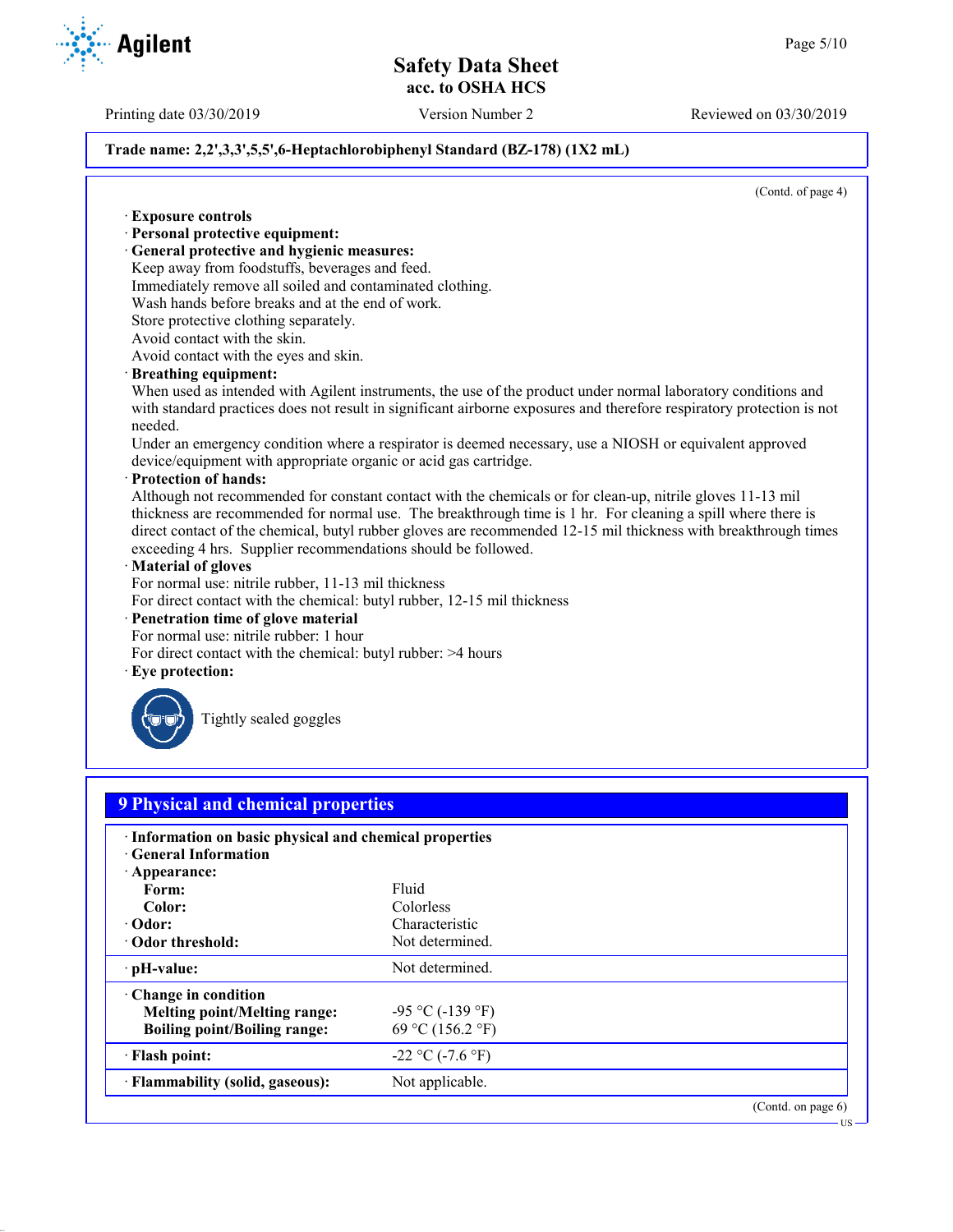#### **Trade name: 2,2',3,3',5,5',6-Heptachlorobiphenyl Standard (BZ-178) (1X2 mL)**

|                                                            | (Contd. of page 5)                                                                            |
|------------------------------------------------------------|-----------------------------------------------------------------------------------------------|
| · Ignition temperature:                                    | 240 °C (464 °F)                                                                               |
| Decomposition temperature:                                 | Not determined.                                                                               |
| Auto igniting:                                             | Product is not selfigniting.                                                                  |
| Danger of explosion:                                       | Product is not explosive. However, formation of explosive air/vapor<br>mixtures are possible. |
| · Explosion limits:                                        |                                                                                               |
| Lower:                                                     | $1.2$ Vol $%$                                                                                 |
| <b>Upper:</b>                                              | $7.4$ Vol $%$                                                                                 |
| $\cdot$ Vapor pressure at 20 °C (68 °F):                   | 110 hPa (82.5 mm Hg)                                                                          |
| $\cdot$ Density at 20 °C (68 °F):                          | $0.7$ g/cm <sup>3</sup> (5.8415 lbs/gal)                                                      |
| · Relative density                                         | Not determined.                                                                               |
| · Vapor density                                            | Not determined.                                                                               |
| · Evaporation rate                                         | Not determined.                                                                               |
| Solubility in / Miscibility with                           |                                                                                               |
| Water at $20^{\circ}$ C (68 °F):                           | $0.1$ g/l                                                                                     |
| · Partition coefficient (n-octanol/water): Not determined. |                                                                                               |
| · Viscosity:                                               |                                                                                               |
| Dynamic:                                                   | Not determined.                                                                               |
| Kinematic:                                                 | Not determined.                                                                               |
| · Solvent content:                                         |                                                                                               |
| Organic solvents:                                          | $100.0\%$                                                                                     |
| <b>VOC</b> content:                                        | 99.98%                                                                                        |
|                                                            | 999.8 g/l / 8.34 lb/gal                                                                       |
| $\cdot$ Other information                                  | No further relevant information available.                                                    |

# **10 Stability and reactivity**

· **Reactivity** No further relevant information available.

· **Chemical stability**

- · **Thermal decomposition / conditions to be avoided:** No decomposition if used according to specifications.
- · **Possibility of hazardous reactions** No dangerous reactions known.
- · **Conditions to avoid** No further relevant information available.
- · **Incompatible materials:** No further relevant information available.
- · **Hazardous decomposition products:** No dangerous decomposition products known.

# **11 Toxicological information**

· **Information on toxicological effects**

· **Acute toxicity:**

· **LD/LC50 values that are relevant for classification:**

**ATE (Acute Toxicity Estimate)**

Oral LD50 5,001 mg/kg (rat)

Dermal LD50 3,000 mg/kg (rabbit)

(Contd. on page 7)

US

Printing date 03/30/2019 Version Number 2 Reviewed on 03/30/2019

**Agilent**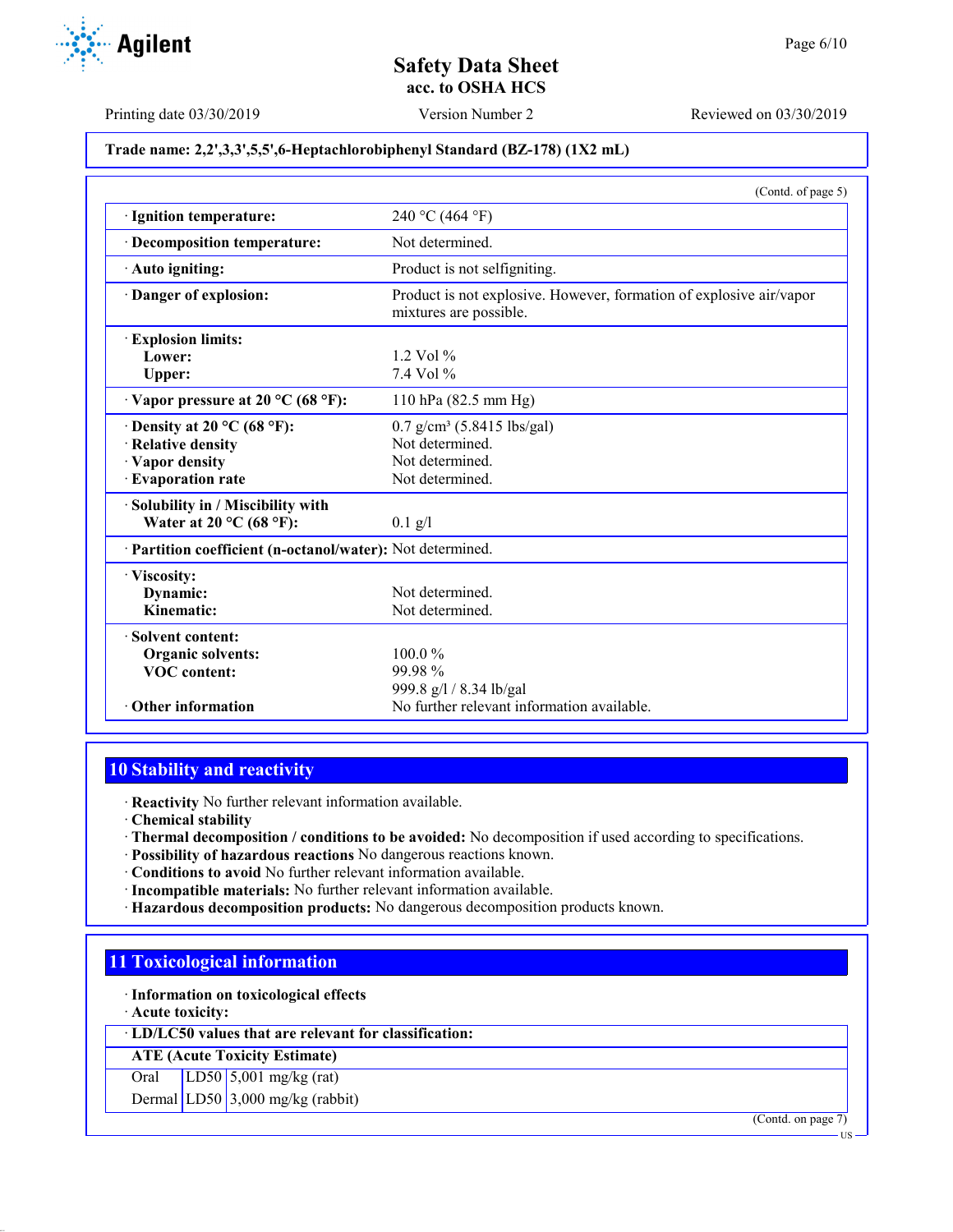Printing date 03/30/2019 Version Number 2 Reviewed on 03/30/2019

### **Trade name: 2,2',3,3',5,5',6-Heptachlorobiphenyl Standard (BZ-178) (1X2 mL)**

(Contd. of page 6)

#### **110-54-3 n-hexane**

Oral LD50 5,000 mg/kg (rat)

Dermal LD50 3,000 mg/kg (rabbit)

#### · **Primary irritant effect:**

· **on the skin:** Irritant to skin and mucous membranes.

· **on the eye:** No irritating effect.

· **Sensitization:** No sensitizing effects known.

· **Additional toxicological information:**

The product shows the following dangers according to internally approved calculation methods for preparations: Irritant

#### · **Carcinogenic categories**

· **IARC (International Agency for Research on Cancer)**

None of the ingredients is listed.

#### · **NTP (National Toxicology Program)**

None of the ingredients is listed.

#### · **OSHA-Ca (Occupational Safety & Health Administration)**

None of the ingredients is listed.

# **12 Ecological information**

- · **Toxicity**
- · **Aquatic toxicity:** No further relevant information available.
- · **Persistence and degradability** No further relevant information available.
- · **Behavior in environmental systems:**
- · **Bioaccumulative potential** No further relevant information available.
- · **Mobility in soil** No further relevant information available.
- · **Additional ecological information:**
- · **General notes:**
- Water hazard class 2 (Self-assessment): hazardous for water
- Do not allow product to reach ground water, water course or sewage system.

Danger to drinking water if even small quantities leak into the ground.

- · **Results of PBT and vPvB assessment**
- · **PBT:** Not applicable.
- · **vPvB:** Not applicable.
- · **Other adverse effects** No further relevant information available.

# **13 Disposal considerations**

- · **Waste treatment methods**
- · **Recommendation:**

Must not be disposed of together with household garbage. Do not allow product to reach sewage system.

- · **Uncleaned packagings:**
- · **Recommendation:** Disposal must be made according to official regulations.

(Contd. on page 8)

US

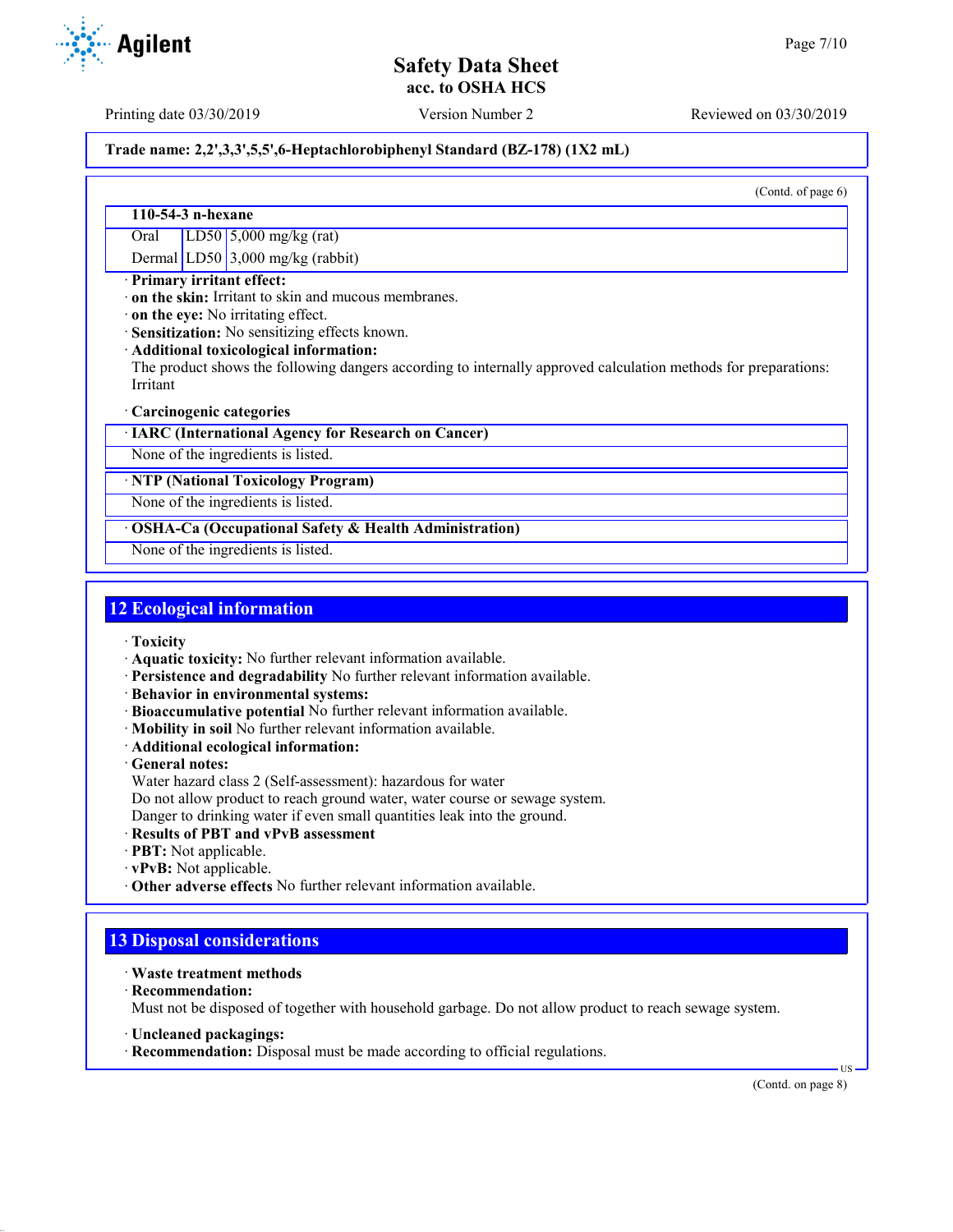Printing date 03/30/2019 Version Number 2 Reviewed on 03/30/2019

# **Trade name: 2,2',3,3',5,5',6-Heptachlorobiphenyl Standard (BZ-178) (1X2 mL)**

(Contd. of page 7)

| · UN-Number<br>· DOT, IMDG, IATA                                                  | <b>UN1208</b>                                                                                            |
|-----------------------------------------------------------------------------------|----------------------------------------------------------------------------------------------------------|
|                                                                                   |                                                                                                          |
| · UN proper shipping name                                                         |                                                                                                          |
| $\cdot$ DOT                                                                       | Hexanes mixture                                                                                          |
| $\cdot$ IMDG<br>$\cdot$ IATA                                                      | HEXANES mixture, MARINE POLLUTANT                                                                        |
|                                                                                   | <b>HEXANES</b> mixture                                                                                   |
| · Transport hazard class(es)                                                      |                                                                                                          |
| · DOT, IATA                                                                       |                                                                                                          |
|                                                                                   |                                                                                                          |
|                                                                                   |                                                                                                          |
| · Class<br>· Label                                                                | 3 Flammable liquids<br>3                                                                                 |
| $\cdot$ IMDG                                                                      |                                                                                                          |
|                                                                                   |                                                                                                          |
| · Class                                                                           | 3 Flammable liquids                                                                                      |
| · Label                                                                           | 3                                                                                                        |
| · Packing group<br>· DOT, IMDG, IATA                                              | $\mathbf{I}$                                                                                             |
|                                                                                   |                                                                                                          |
| · Environmental hazards:                                                          | Product contains environmentally hazardous substances:<br>2,2',3,3',5,5',6-heptachlorobiphenyl, n-hexane |
| · Marine pollutant:                                                               | Symbol (fish and tree)                                                                                   |
|                                                                                   |                                                                                                          |
| Special precautions for user                                                      | Warning: Flammable liquids                                                                               |
| · Danger code (Kemler):<br><b>EMS Number:</b>                                     | 33                                                                                                       |
| · Stowage Category                                                                | $F-E,S-D$<br>Е                                                                                           |
|                                                                                   |                                                                                                          |
| Transport in bulk according to Annex II of<br><b>MARPOL73/78 and the IBC Code</b> | Not applicable.                                                                                          |
| · Transport/Additional information:                                               |                                                                                                          |
| $\cdot$ DOT                                                                       |                                                                                                          |
| · Quantity limitations                                                            | On passenger aircraft/rail: 5 L<br>On cargo aircraft only: 60 L                                          |
| $\cdot$ IMDG                                                                      |                                                                                                          |
| · Limited quantities (LQ)                                                         | 1L                                                                                                       |
| <b>Excepted quantities (EQ)</b>                                                   | Code: E2                                                                                                 |
|                                                                                   | Maximum net quantity per inner packaging: 30 ml                                                          |
|                                                                                   | Maximum net quantity per outer packaging: 500 ml                                                         |

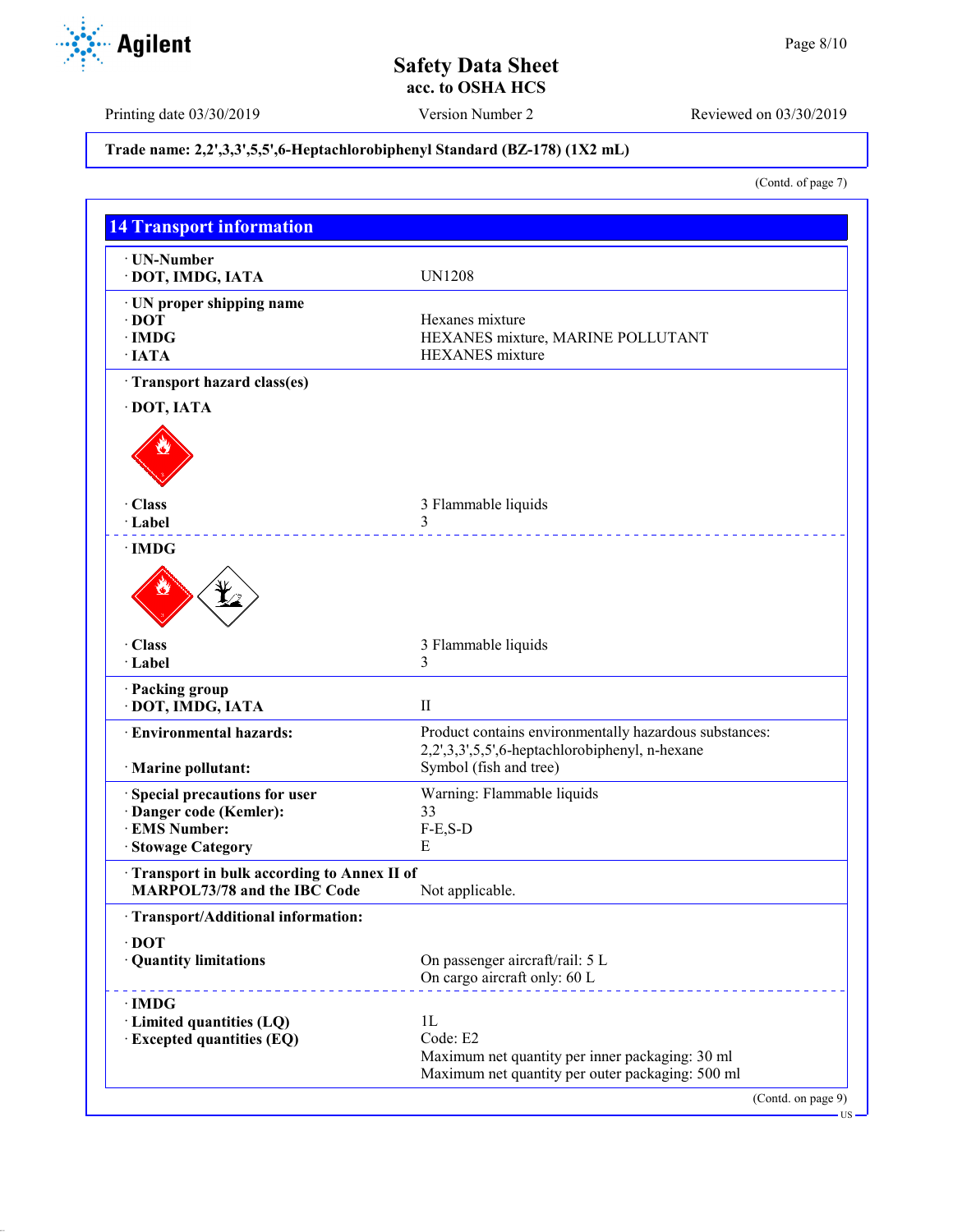(Contd. of page 8)

# **Safety Data Sheet acc. to OSHA HCS**

**Agilent** 

Printing date 03/30/2019 Version Number 2 Reviewed on 03/30/2019

**Trade name: 2,2',3,3',5,5',6-Heptachlorobiphenyl Standard (BZ-178) (1X2 mL)**

· **UN "Model Regulation":** UN 1208 HEXANES MIXTURE, 3, II, ENVIRONMENTALLY HAZARDOUS

# **15 Regulatory information**

· **Safety, health and environmental regulations/legislation specific for the substance or mixture** · **Sara**

· **Section 355 (extremely hazardous substances):**

None of the ingredients is listed.

· **Section 313 (Specific toxic chemical listings):**

110-54-3  $n$ -hexane

· **TSCA (Toxic Substances Control Act):**

110-54-3 n-hexane

· **Proposition 65**

· **Chemicals known to cause cancer:**

None of the ingredients is listed.

· **Chemicals known to cause reproductive toxicity for females:**

None of the ingredients is listed.

· **Chemicals known to cause reproductive toxicity for males:**

110-54-3 n-hexane

· **Chemicals known to cause developmental toxicity:**

None of the ingredients is listed.

· **Carcinogenic categories**

· **EPA (Environmental Protection Agency)**

 $110-54-3$  n-hexane III

· **TLV (Threshold Limit Value established by ACGIH)**

None of the ingredients is listed.

· **NIOSH-Ca (National Institute for Occupational Safety and Health)**

None of the ingredients is listed.

· **Chemical safety assessment:** A Chemical Safety Assessment has not been carried out.

# **16 Other information**

The information contained in this document is based on Agilent's state of knowledge at the time of preparation. No warranty as to its accurateness, completeness or suitability for a particular purpose is expressed or implied.

· **Department issuing SDS:** Document Control / Regulatory

- · **Contact:** regulatory@ultrasci.com
- · **Date of preparation / last revision** 03/30/2019 / 1
- · **Abbreviations and acronyms:**

ADR: Accord européen sur le transport des marchandises dangereuses par Route (European Agreement concerning the International Carriage of Dangerous Goods by Road)

IMDG: International Maritime Code for Dangerous Goods

- DOT: US Department of Transportation
- IATA: International Air Transport Association

US